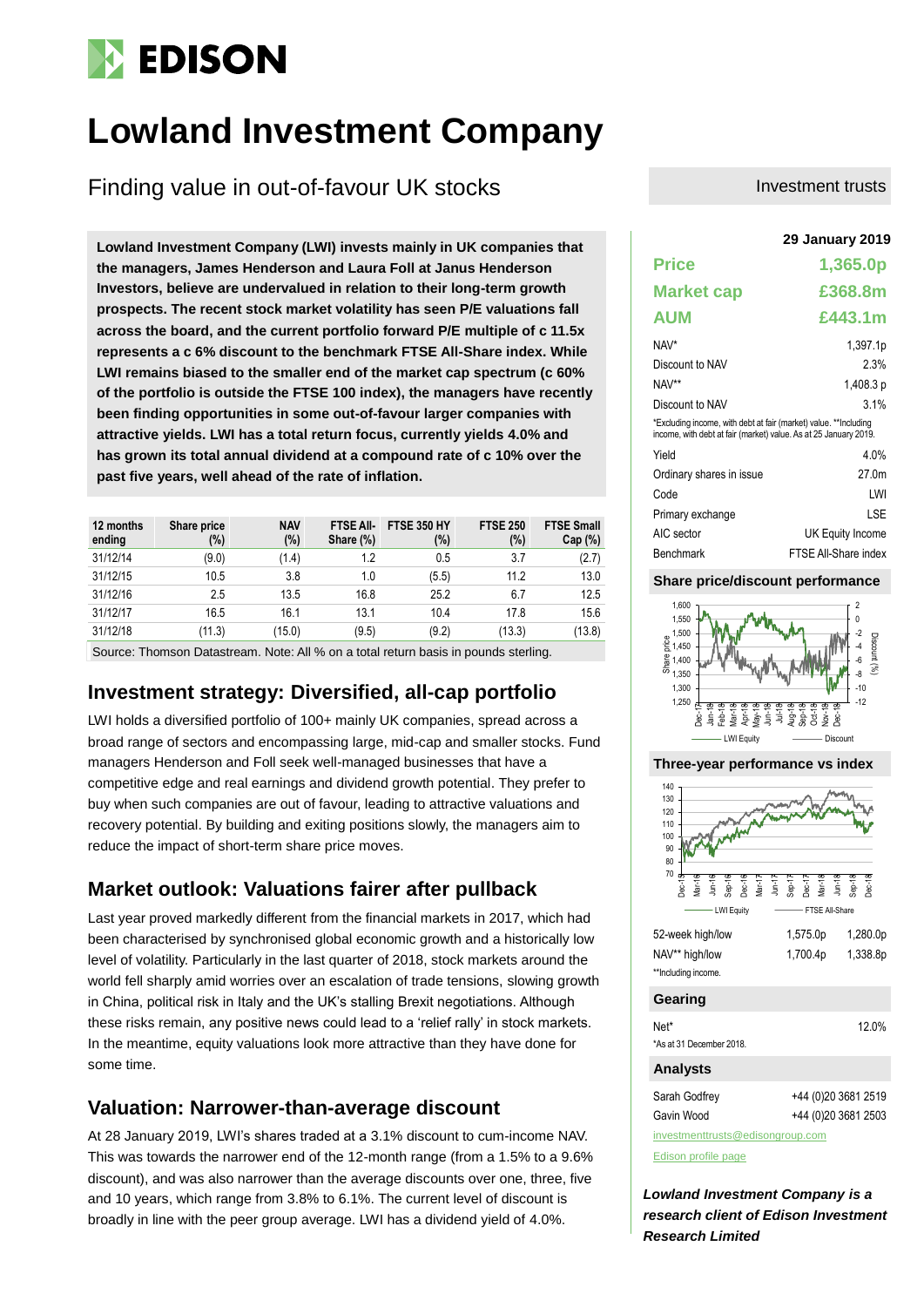

#### **Exhibit 1: Trust at a glance**

#### **Investment objective and fund background Recent developments Recent developments**

Lowland Investment Company (LWI) aims to give investors a higher-thanaverage return with growth in both capital and income over the medium to long term by investing in a broad spread of predominantly UK companies. LWI measures its performance against the FTSE All-Share index total return.

- 14 December 2018: Annual results for the year ended 30 September. NAV TR +2.7% and share price TR +4.2% versus +5.9% for the FTSE All-Share index. Final dividend of 14p brings total for the year to 54.0p (FY17: 49.0p).
- 11 September 2018: Third interim dividend of 14.0p (16.6% higher than Q317) declared for the year ending 30 September, payable on 31 October 2018.
- 11 June 2018: Results for the half-year ended 31 March. NAV TR -3.6% and share price TR +0.4% versus -2.3% for the FTSE All-Share index.

| Forthcoming       |                 | Capital structure |                     | <b>Fund details</b> |                             |
|-------------------|-----------------|-------------------|---------------------|---------------------|-----------------------------|
| AGM               | 28 January 2019 | Ongoing charges   | 0.57% (FY18)        | Group               | Janus Henderson Investors   |
| Interim results   | June 2019       | Net gearing       | 12.0%               | Managers            | James Henderson, Laura Foll |
| Year end          | 30 September    | Annual mgmt fee   | Tiered (see page 7) | Address             | 201 Bishopsgate,            |
| Dividend paid     | Quarterlv       | Performance fee   | Yes (see page 7)    |                     | London, EC2M 3AE            |
| Launch date       | October 1963    | Trust life        | Indefinite          | Phone               | +44 (0) 20 7818 1818        |
| Continuation vote | None            | Loan facilities   | Up to £90m          | Website             | www.lowlandinvestment.com   |

Dividends are paid quarterly in April, July, October and January. LWI aims to achieve a growing income for investors and has maintained or increased its dividend each year for more than 40 years.



#### **Dividend policy and history (financial years) Share buyback policy and history (financial years)**

LWI has the authority to buy back up to 14.99% of shares, but in practice this is not used. It may also issue new shares at a premium to NAV in response to investor demand.





**Shareholder base (as at 9 September 2018) Portfolio exposure by geography (as at 31 December 2018)**



#### **Top 10 holdings (as at 31 December 2018)**

|                           |         |                   |                  | Portfolio weight % |
|---------------------------|---------|-------------------|------------------|--------------------|
| Company                   | Country | <b>Sector</b>     | 31 December 2018 | 31 December 2017   |
| Royal Dutch Shell         | UK      | Oil & gas         | 5.7              | 7.3                |
| Hiscox                    | UK      | <b>Financials</b> | 3.0              | 3.4                |
| <b>HSBC</b>               | UK      | <b>Financials</b> | 3.0              | 3.7                |
| Senior                    | UK      | Industrials       | 2.3              | 2.9                |
| Phoenix Group             | UK      | Financials        | 2.3              | 3.3                |
| GlaxoSmithKline           | UK      | Healthcare        | 2.2              | 1.7                |
| Prudential                | UK      | <b>Financials</b> | 2.2              | 2.7                |
| <b>Standard Chartered</b> | UK      | Financials        | 1.9              | 2.1                |
| <b>RELX</b>               | UK      | Media             | 1.8              | 2.1                |
| <b>BP</b>                 | UK      | Oil & gas         | 1.7              | 1.7                |
| Top 10 (% of holdings)    |         |                   | 26.1             | 31.2               |

Source: Lowland Investment Company, Edison Investment Research, Bloomberg, Morningstar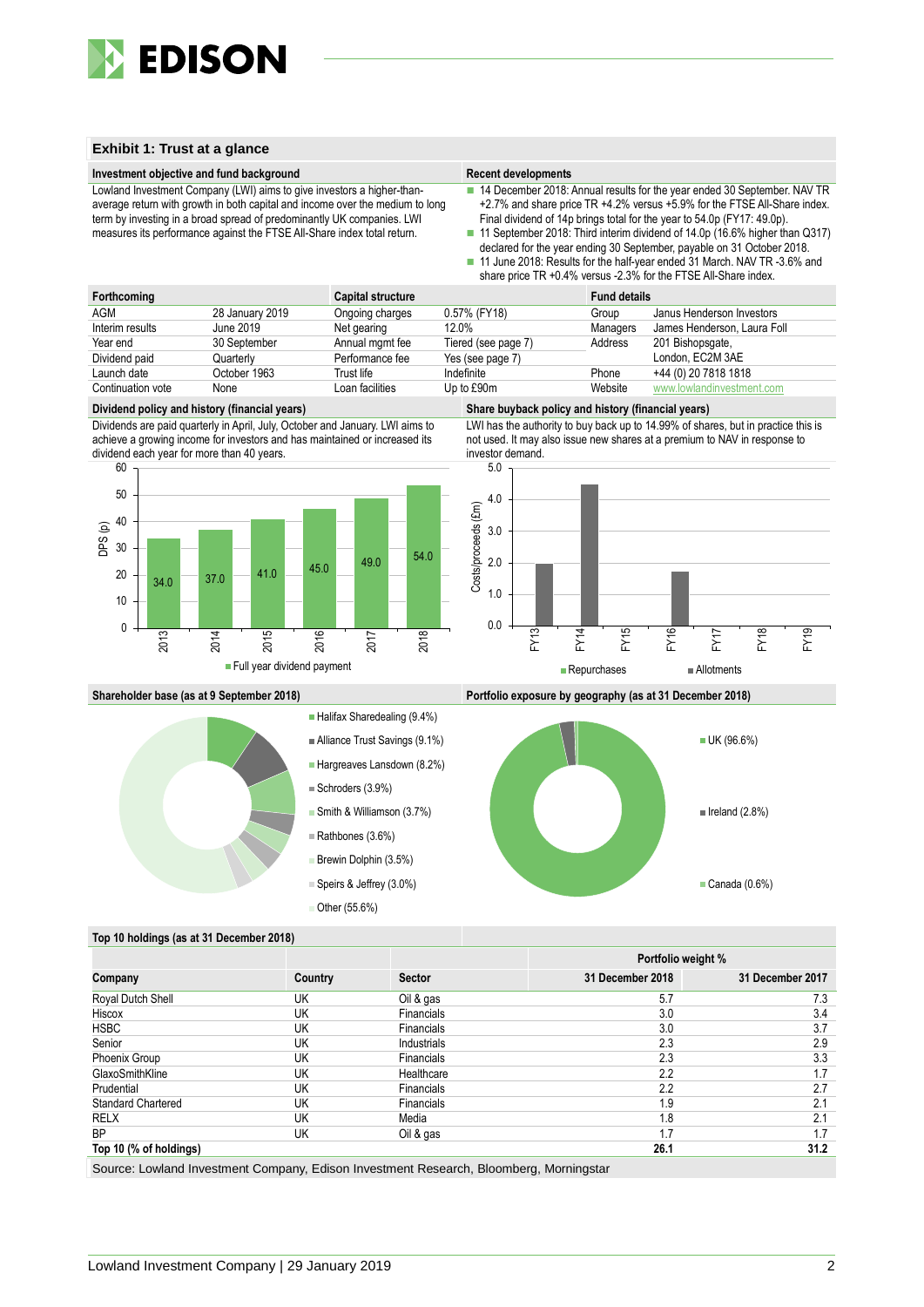

# **Market outlook: Opportunities despite near-term threats**

The last quarter of 2018 proved a torrid time for global equities, and the UK – facing significant headwinds as Brexit-related uncertainty persists – has been no exception. The FTSE All-Share index posted a decline of 9.5% for the calendar year, with mid-cap and smaller companies (see Exhibit 2, left-hand chart) falling furthest. While the blue-chip FTSE 100 index declined by 8.7% in total return terms during the year, the FTSE 250 and FTSE Small-Cap indices both fell by between 13% and 14%, and the FTSE AIM index saw the biggest decline, with a total return of -17.1%.

With global economic growth expected to slow in 2019 (to 3.5% from 3.7% in 2018, according to latest forecasts from the International Monetary Fund), stock markets may struggle to recapture the exuberance of 2017 in the year ahead. Macro and political worries include an escalation of trade tensions between the US and the rest of the world, a greater-than-envisaged economic slowdown in China, and the cliff-edge scenario of the UK leaving the European Union without a deal on 29 March. However, should any or all of these risks fail to materialise, there is potential for a significant 'relief rally' in stock markets. In the meantime, UK equity valuations (Exhibit 2, right-hand chart) look more attractive than they have been for some time, with the FTSE All-Share index trading on a 12 month forward P/E multiple of 12.2x. As long as corporate earnings growth remains intact, this could point to attractive long-term opportunities for investors who are prepared to look beyond the short-term volatility.



Source: Thomson Datastream, Edison Investment Research

# **Fund profile: Finding value in unloved UK companies**

Lowland Investment Company was launched in 1963 and aims to achieve above-average returns, with growth in both capital and income, by investing mainly in UK-listed companies. It has been managed since October 1990 by James Henderson at Janus Henderson Investors; Laura Foll, who has worked alongside Henderson on the fund since 2013, was appointed joint fund manager in 2016. LWI is a member of the Association of Investment Companies' UK Equity Income sector, although its focus is on total returns rather than generating a high income. Income growth is seen mainly as an outcome of capital appreciation.

The managers focus on finding value and recovery situations across the market capitalisation spectrum, seeing a neutral allocation as roughly one-third each in large, medium-sized and smaller companies. Given that c 80% of the FTSE All-Share index market capitalisation is accounted for by the largest 100 companies, this means LWI has a significantly greater focus on mid-sized and smaller companies than its benchmark index. Partly because of this, the managers maintain a welldiversified portfolio (100+ companies) in order to limit stock-specific risk. The trust may invest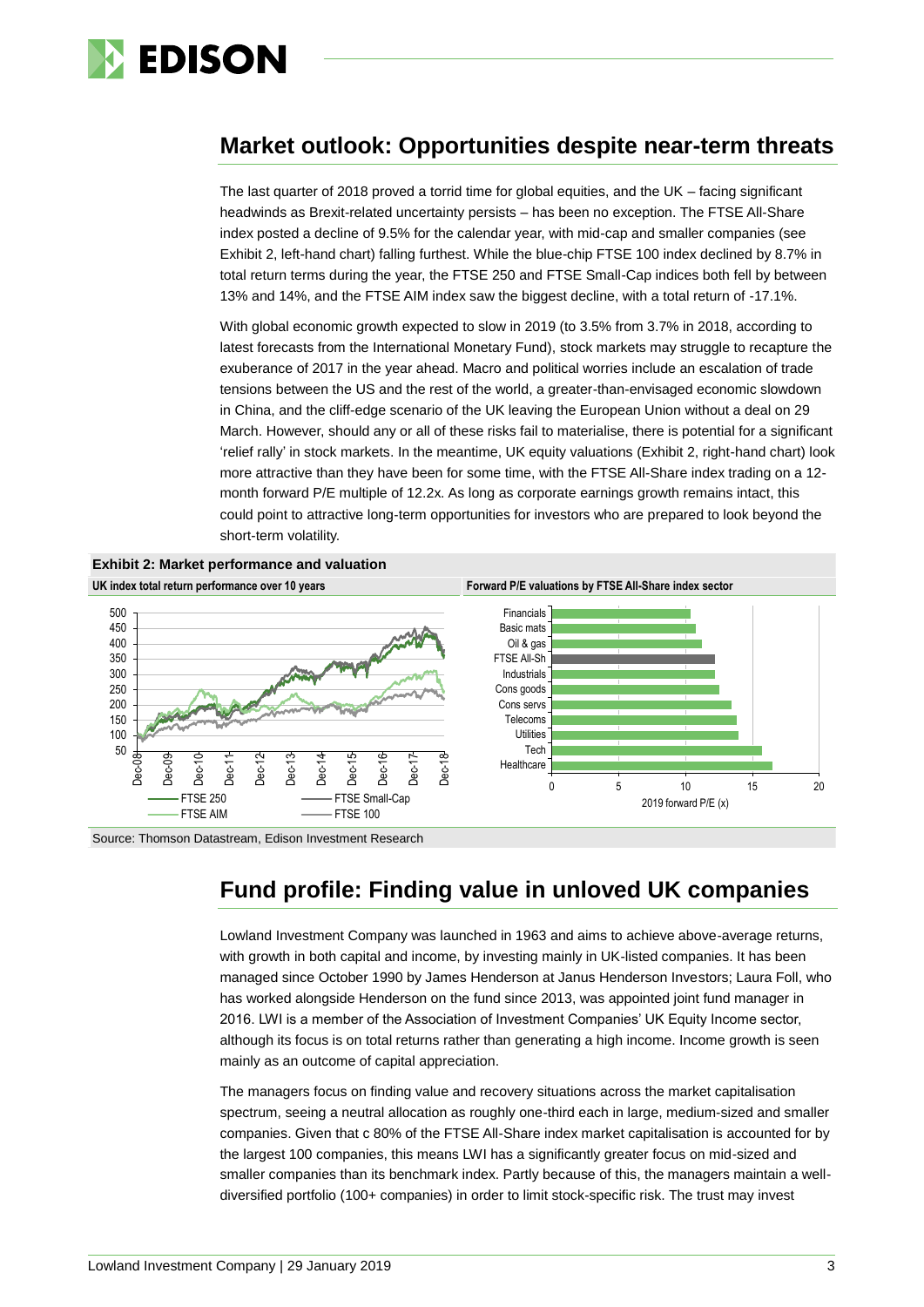

outside the benchmark, for example in companies listed on the Alternative Investment Market (AIM), and is permitted to hold up to 20% of its assets (currently 3.4%) outside the UK.

LWI is geared via £30m of 20-year loan notes, maturing in 2037, and also has a flexible short-term borrowing facility for up to £60m. Net gearing is currently fairly high at c 12%, as the managers see plenty of good-value opportunities in unloved UK companies following the recent market volatility.

# **The fund managers: James Henderson and Laura Foll**

### **The managers' view: Proceeding with caution**

After a period in which stock market valuations in aggregate had become quite high, Henderson and Foll observe much better-value opportunities following the market volatility of 2018. Foll says the average P/E multiple for stocks in the LWI portfolio is now 11.5x, a level that has historically pointed to strong longer-term returns. Henderson adds that with LWI's gearing currently at c 14%, the managers have been able to add to out-of-favour stocks at attractive valuations. However, while the trust remains more biased towards cyclical and smaller companies than the benchmark FTSE All-Share index, the managers have reduced this exposure somewhat in expectation of more challenging economic conditions, and say that the core of the LWI portfolio is in sound, growing companies that should increase their dividends.

Henderson and Foll note that the market has not rewarded value/recovery investors in recent years, as was evident in the generally high valuations of all the top contributors to LWI's FY18 performance versus the benchmark. While the managers' strategy is generally to trim highly valued holdings and add to those with underappreciated recovery potential, they are currently doing this slowly and with great care, in order to protect gains and limit short-term performance volatility.

Although Henderson expects a general economic slowdown in 2019, he says it is hard to take a top-down view of the global cycle when selecting stocks, as there are many smaller cycles in place below the surface. For example, aerospace (the largest element of LWI's industrials exposure, where favoured stocks include Senior and Rolls-Royce) is still enjoying a long cyclical upswing, while in automobiles, there is a downswing, which will affect other industrial companies. Some industrial stocks had enjoyed such a prolonged period of growth that newer investors may have failed to appreciate their cyclicality. Henderson says these 'fair-weather friends' may have been a factor in recent share price volatility in holdings such as packaging firm DS Smith and crash barrier maker Hill & Smith, where mildly negative trading updates sparked large share price falls. 'These companies have had years and years of upgrades, but it does not mean they are not cyclical,' he adds. 'There is no new paradigm, but we are aware of that and can make use of it.'

# **Asset allocation**

#### **Investment process: Unconstrained, long-term approach**

LWI has followed broadly the same investment process for the 55 years since its launch, built around four main pillars. It is founded on the belief that the UK is home to many world-class companies with sustainable long-term growth potential. Secondly, the best growth prospects tend to be in mid-cap and smaller companies, meaning that these make superior long-term investments. Third, capital growth and dividend growth go hand-in-hand as drivers of investment performance; and, finally, as long-term investment returns have tended to exceed the cost of borrowing, a geared investment strategy is an appropriate way of maximising returns.

Henderson and Foll have an investment universe of c 1,500 mainly UK companies, to which they apply a range of valuation criteria in order to identify companies that can generate both capital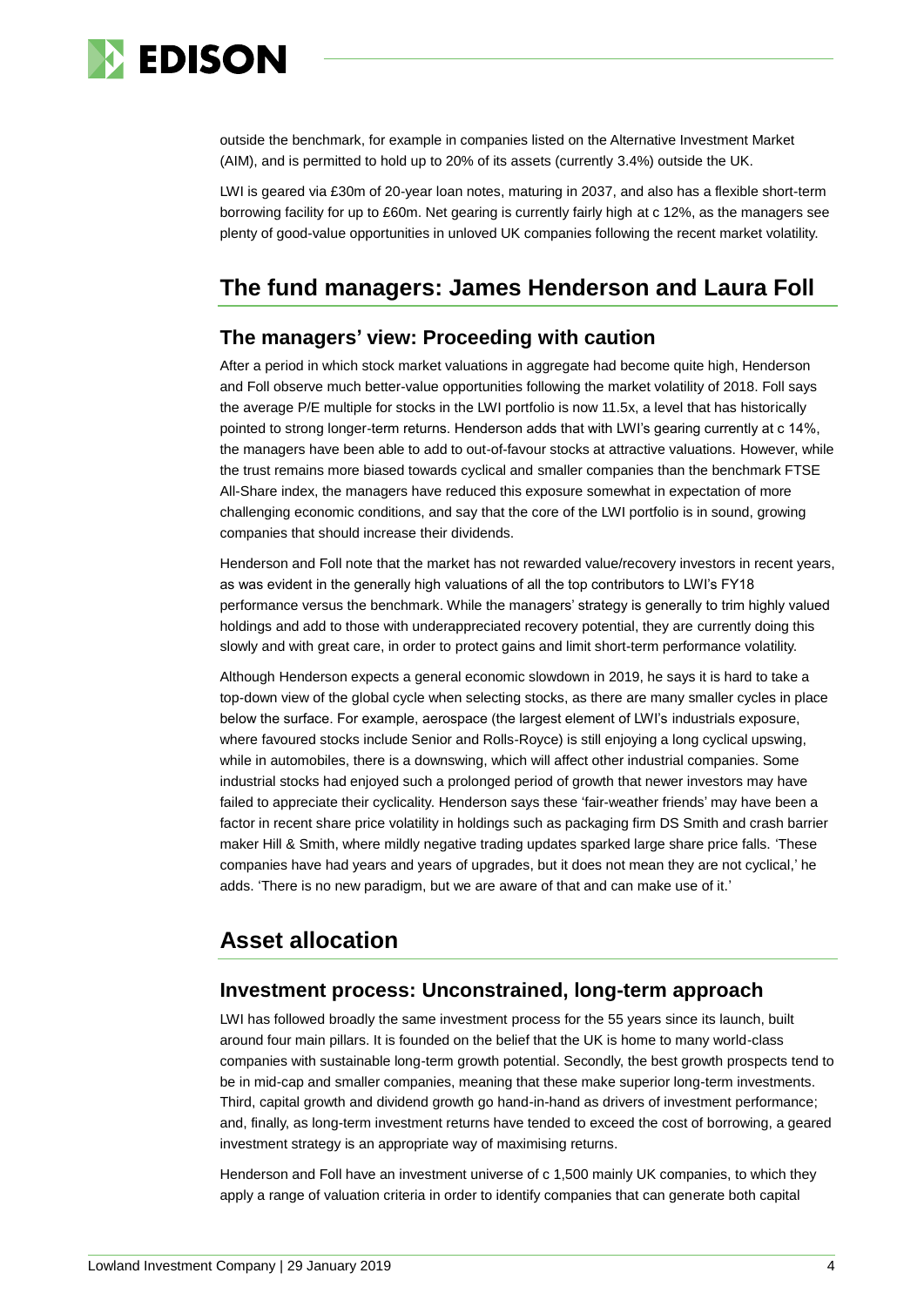

appreciation and a growing income. The managers prefer companies that are undervalued because their potential to recover and grow is underappreciated by the wider market, and meet hundreds of companies each year in their search for businesses that have real potential for sales and earnings growth, as well as near-term prospects of paying a dividend if not doing so already. They seek companies with strong management teams, unique products or services and high barriers to entry.

Because of LWI's focus on out-of-favour stocks with recovery potential, and its overweight versus the FTSE All-Share index benchmark in smaller companies, Henderson and Foll maintain a diversified portfolio in order to limit stock-specific risk, building and exiting positions gradually to reduce the potential impact of short-term share price moves. New holdings tend to come into the portfolio at c 0.3% of the total, and there are few positions larger than 2.0%. Portfolio construction is unconstrained by the benchmark, with the managers aiming to hold companies of all sizes and from a broad range of sectors. Overseas stocks may be held in areas where there is no attractive UKlisted equivalent.

### **Current portfolio positioning**

At 31 December 2018, LWI's portfolio contained 125 holdings. The top 10 stocks made up 26.1% of the total, a decrease in concentration from 31.2% at 31 December 2017. Royal Dutch Shell remains the largest position, although it has been cut from over 7% of the portfolio to 5.3%. Currently the trust has a higher-than-average weighting towards larger companies, with c 39% in FTSE 100 stocks at 30 September 2018, compared with c 24% in the FTSE 250 (where higher valuations have meant the managers see fewer compelling investment opportunities) and c 30% in smaller companies (including AIM). The balance is in overseas and non-index stocks. The managers say the gentle rotation into larger companies has allowed them to benefit from better liquidity and attractive dividend yields, while boosting the defensive qualities of the portfolio.

| ------<br>-- <b>1</b> - - |                                 |                                 |                |                        |                                       |                                   |  |  |  |
|---------------------------|---------------------------------|---------------------------------|----------------|------------------------|---------------------------------------|-----------------------------------|--|--|--|
|                           | Portfolio end-<br>December 2018 | Portfolio end-<br>December 2017 | Change<br>(pp) | <b>Index</b><br>weight | <b>Active weight</b><br>vs index (pp) | Trust weight/<br>index weight (x) |  |  |  |
| Financials                | 35.1                            | 33.2                            | 1.9            | 26.2                   | 8.9                                   | 1.3                               |  |  |  |
| Industrials               | 23.9                            | 27.8                            | (3.9)          | 10.9                   | 13.0                                  | 2.2                               |  |  |  |
| Consumer services         | 10.2                            | 10.2                            | 0.0            | 11.5                   | (1.3)                                 | 0.9                               |  |  |  |
| Oil & gas                 | 8.9                             | 9.9                             | (1.0)          | 14.3                   | (5.4)                                 | 0.6                               |  |  |  |
| Healthcare                | 5.2                             | 4.2                             | 1.0            | 8.5                    | (3.3)                                 | 0.6                               |  |  |  |
| <b>Utilities</b>          | 5.1                             | 1.3                             | 3.8            | 2.8                    | 2.3                                   | 1.8                               |  |  |  |
| Basic materials           | 4.9                             | 5.7                             | (0.8)          | 7.8                    | (2.9)                                 | 0.6                               |  |  |  |
| Consumer goods            | 4.1                             | 5.1                             | (1.0)          | 13.9                   | (9.8)                                 | 0.3                               |  |  |  |
| Telecommunications        | 2.2                             | 2.4                             | (0.2)          | 3.1                    | (0.9)                                 | 0.7                               |  |  |  |
| Technology                | 0.5                             | 0.3                             | 0.2            | 1.0                    | (0.5)                                 | 0.5                               |  |  |  |
|                           | 100.0                           | 100.0                           |                | 100.0                  |                                       |                                   |  |  |  |

#### **Exhibit 3: Portfolio sector exposure vs FTSE All-Share index (% unless stated)**

Source: Lowland Investment Company, Edison Investment Research

As shown in Exhibit 3, financials is currently the largest sector weighting, at more than one-third of the portfolio. Within this, there is relatively little exposure to banks (less than 5%) but more in insurance (14.2% at 30 September 2018). Exposure to industrials has fallen compared with 12 months ago, but remains the largest overweight versus the FTSE All-Share index. The largest underweight is in consumer goods, and what holdings LWI does have in this sector are arguably less directly consumer-focused – for example, Churchill China largely supplies the catering trade, and Headlam makes floor coverings for use in commercial as well as residential settings.

In terms of portfolio activity, Henderson and Foll have been slowly reducing holdings in companies where valuations have begun to look stretched as a result of strong share price performance (such as speciality chemicals firm Croda, insurance company Hiscox and paving supplier Marshalls). They have added to better-value opportunities such as Land Securities (trading at a 40% discount to NAV) and crash barrier maker Hill & Smith (formerly a top 20 stock before being trimmed on valuation grounds), whose share price fell by 40% between August and November 2018 but has since rebounded by more than a third.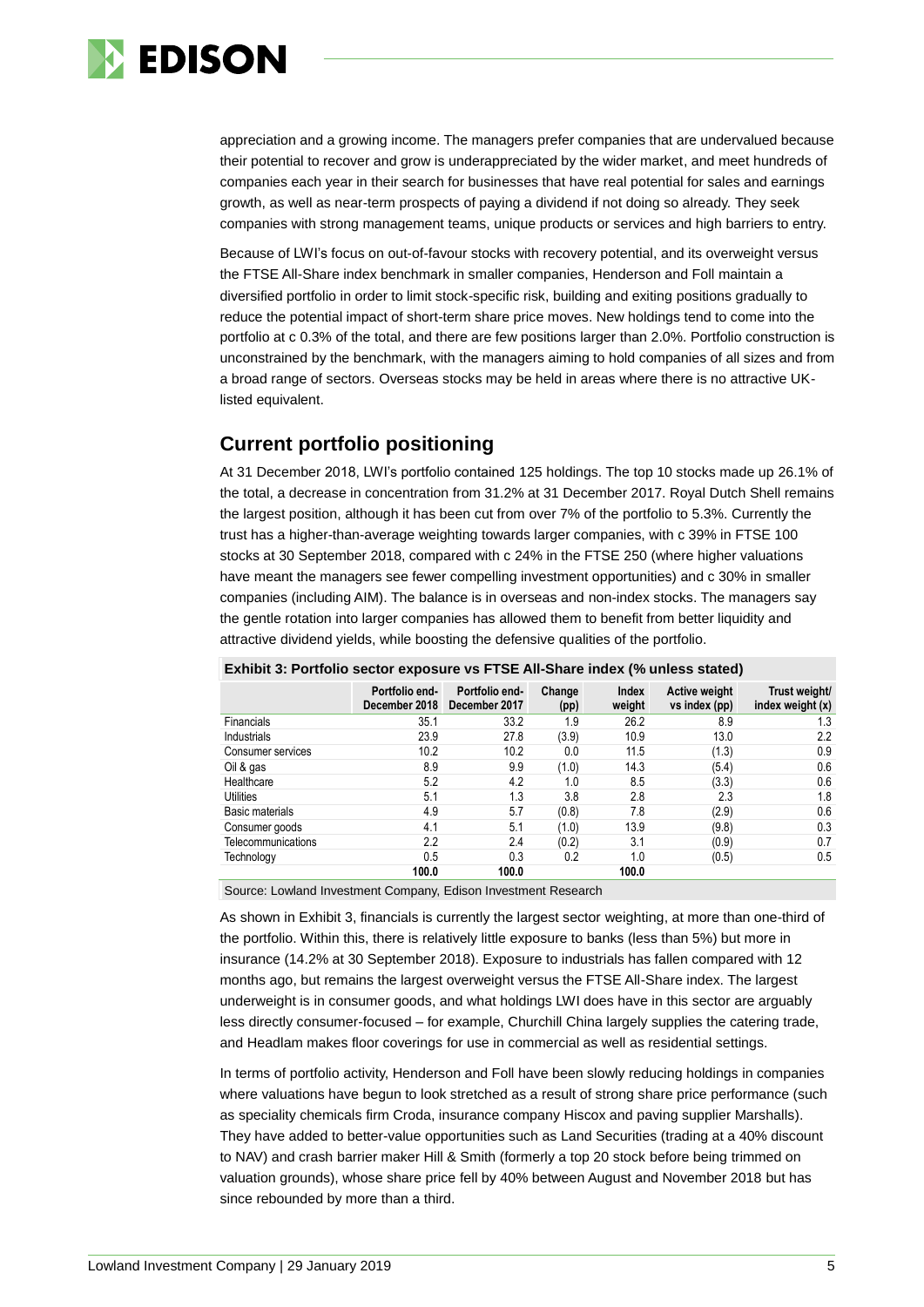

As well as Land Securities, the managers have bought UK property companies Helical and Hammerson, also at attractive discounts to NAV. While Helical is focused on the London office market, which is perceived as being under threat if financial services companies leave the capital after Brexit, Foll comments that its tenants are more concentrated in technology and e-commerce companies. Land Securities has reduced its overall retail exposure in the face of challenging conditions on the high street, and is now focused on top-tier retail where trading remains strong. Meanwhile, the small position in private rented sector specialist PRS REIT has been exited at close to NAV, given the highly discounted opportunities elsewhere, and industrial and office property REIT A&J Mucklow was also reduced on valuation grounds.

# **Performance: Recovery potential after perfect storm**



Source: Thomson Datastream, Edison Investment Research. Note: Three-, five- and 10-year performance figures and performance under James Henderson (JH, since 30 October 1990) annualised.

#### **Exhibit 5: Share price and NAV total return performance, relative to indices (%)**

|                                  | One month | Three months Six months |       | One year | Three years | Five years | 10 years | JH*   |
|----------------------------------|-----------|-------------------------|-------|----------|-------------|------------|----------|-------|
| Price relative to FTSE All-Share | 0.1       | 1.8)                    | (0.5) | (2.1)    | (11.5)      | (12.9)     | 75.7     | 134.0 |
| NAV relative to FTSE All-Share   | (2.9)     | (5.2)                   | (5.3) | (6.1)    | (6.2)       | (6.1)      | 66.2     | 117.7 |
| Price relative to FTSE 350 HY    | 0.1       | (2.7)                   | (1.3) | (2.4)    | (15.7)      | (10.7)     | 102.4    | 93.7  |
| NAV relative to FTSE 350 HY      | (2.9)     | (6.1)                   | (6.1) | (6.4)    | (10.7)      | (3.8)      | 91.5     | 80.2  |
| Price relative to FTSE 250       | 1.6       |                         | 4.0   | 2.2      | (2.9)       | (15.3)     | 15.8     | 15.8  |
| NAV relative to FTSE 250         | (1.5)     | (1.8)                   | (1.0) | (2.0)    | 2.9         | (8.6)      | 9.6      | 7.7   |
| Price relative to FTSE Small Cap | (0.1)     | 0.2                     | 2.9   | 2.9      | (5.6)       | (13.7)     | 10.8     | 179.6 |
| NAV relative to FTSE Small Cap   | (3.1)     | (3.2)                   | (2.1) | (1.4)    | (0.1)       | (7.0)      | 4.8      | 160.1 |

Source: Thomson Datastream, Edison Investment Research. Note: \*JH is performance under James Henderson, since 30 October 1990. Data to end-December 2018. Geometric calculation.

> The sharp sell-off in global asset markets in the last quarter of 2018 saw the FTSE All-Share index decline by c 10%. LWI's NAV total return underperformed the broad index (Exhibit 4), although it lagged the mid- and smaller-cap indices less markedly (Exhibit 5). Share price total returns over one, three, six and 12 months to 31 December 2018 were broadly in line with the FTSE All-Share, and outperformed the FTSE 250 and FTSE Small Cap over most of these periods. Factors contributing to the NAV underperformance include the effect of gearing in a falling market, the focus on trimming highly rated companies and buying those that are out of favour, and a bias towards more cyclical companies and those with a higher proportion of domestic versus overseas earnings.

> There were significant share price declines at some of LWI's portfolio companies, such as fourthlargest holding (at 31 December) Senior (-40.6% in Q418), and top 30 stocks (at 30 September) Royal Mail (-42.9% in Q418) and DS Smith (-37.7%). Henderson says he and Foll, as long-term investors, are not overly worried about being more cyclically biased than the index; there will always be cyclicality in sectors such as engineering and manufacturing, and the manager says what is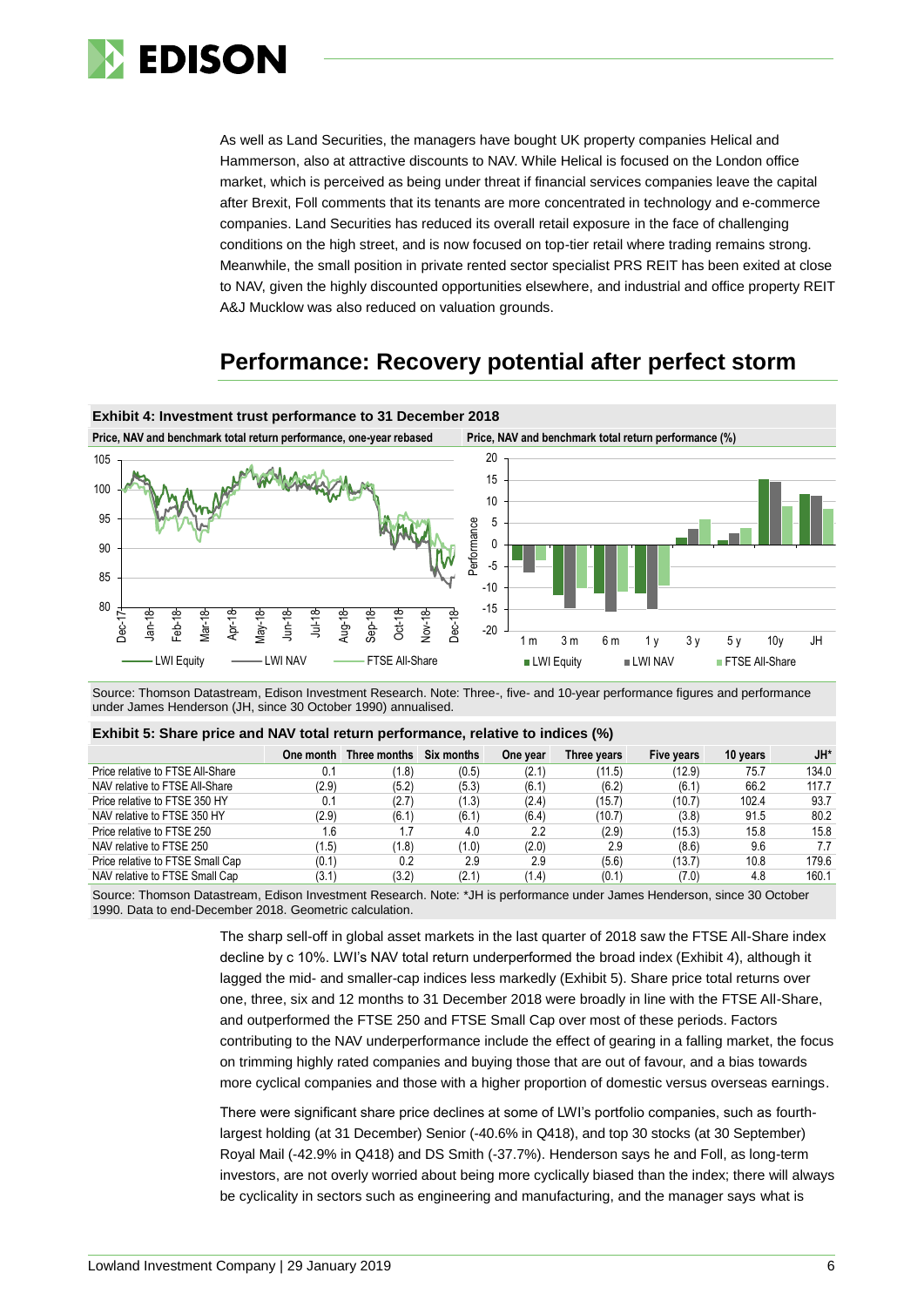

more important for medium-term returns is to remain focused on buying when valuations are low and selling when they are high. However, cyclical and smaller company exposure has been reduced recently to provide some protection in the event of a recession. The managers retain their geared position and have used the sell-off to top up favoured holdings at depressed prices.

While the underperformance in 2018 has dented LWI's track record over three and five years. longer-term performance remains robust, with annualised share price and NAV total returns of c 15% pa over 10 years and c 12% pa over Henderson's tenure (since October 1990), compared with FTSE All-Share index total returns of c 9% over both periods.

# **Discount: Narrowing over past six months**

At 28 January 2019, LWI's shares traded at a 3.1% discount to cum-income NAV. This was narrower than the average discounts over one, three, five and 10 years (6.1%, 5.7%, 3.8% and 3.9%, respectively), and followed a period in which the NAV underperformed the share price, thereby narrowing the discount. LWI's board has the authority to repurchase up to 14.99% of the shares each year in order to manage a discount, but has not done so in any of the last 10 years.



**Exhibit 6: Share price premium/discount to NAV (including income) over three years (%)**

Source: Thomson Datastream, Edison Investment Research

# **Capital structure and fees**

Structured as a conventional investment trust, LWI has one class of share, with 27.0m shares in issue at 28 January 2019. Gearing is available via a three-year, £40m loan facility with Scotiabank, expiring in October 2020, and with the option to increase to £60m, and £30m of 20-year loan notes, issued in 2017 with a coupon of 3.15%. This equates to maximum gearing of c 18% based on net assets at 28 January 2019 (c 24% including the extra £20m facility), versus a limit of 29.99% at the time of drawdown. Net gearing at 31 December 2018 was 12%, an increase from 10% at 31 January 2018.

LWI pays Janus Henderson Investors an annual management fee of 0.5% of the first £375m of net assets and 0.4% thereafter; with effect from 1 October 2018, costs are allocated 50% to capital and 50% to revenue (previously 100% to revenue except the performance fee). A performance fee, capped at 0.25% of net chargeable assets, may be paid if the NAV total return exceeds the FTSE All-Share index total return by more than 10%. This means fees are a maximum of 0.75% on assets up to £375m and 0.65% thereafter. No performance fee was paid for FY18, and ongoing charges were 0.57% (FY17: 0.58% excluding, or 0.68% including the performance fee).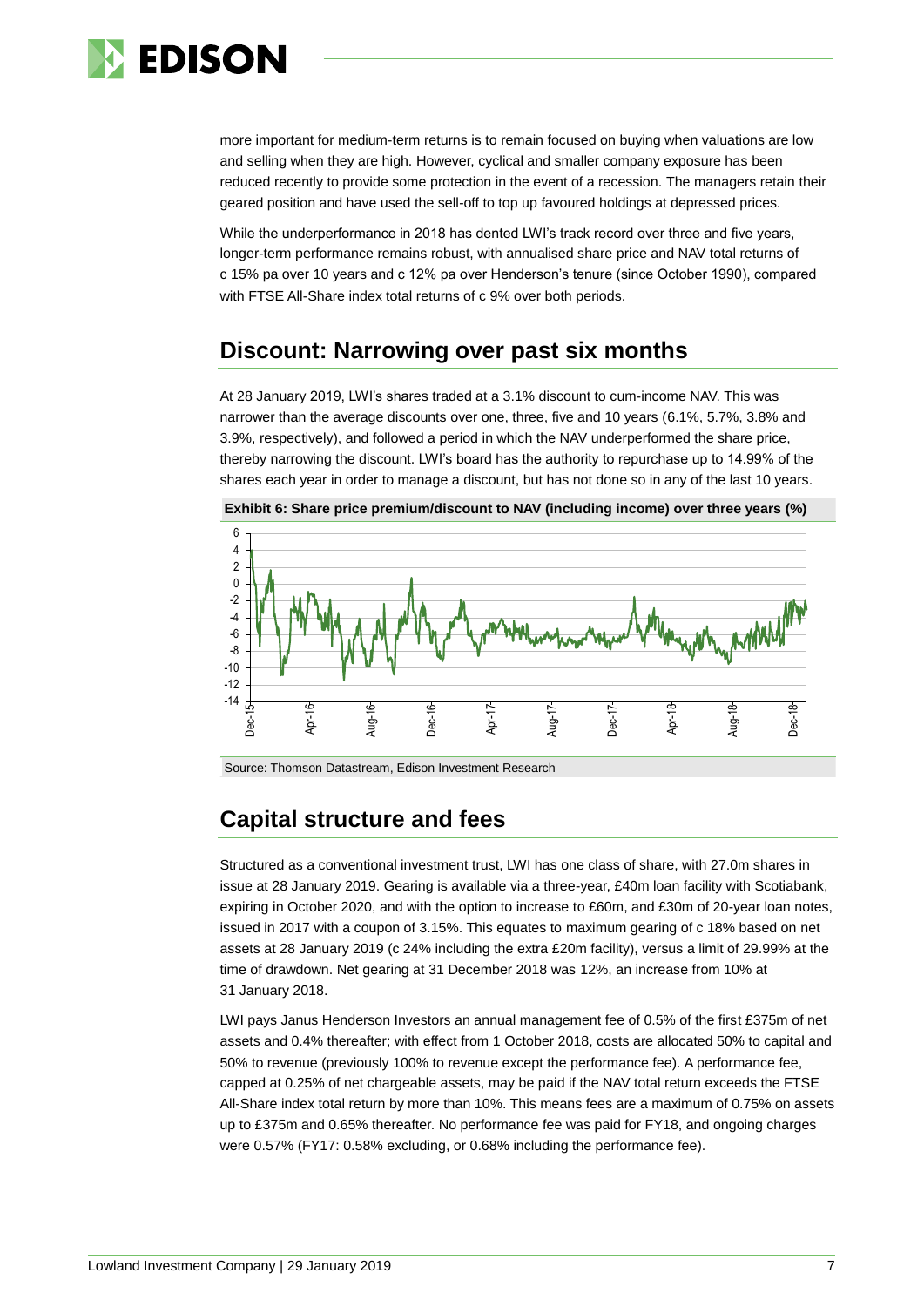

# **Dividend policy and record**

LWI has paid dividends quarterly since 2013. Until FY18, dividend payments had followed a pattern whereby the first three interim dividends were paid at the same level as the previous year's final dividend, with the final dividend rising by 1p, meaning total dividends increased by 4p each year. In FY18 the increase was brought forward to the third quarter, meaning the first two interim dividends were 13p, and the third interim and the final dividend were 14p, giving a total dividend for the year of 54p, a 5p or 10.2% increase over FY17. The board has indicated it intends to follow the same pattern in FY19, which would lead to two dividends of 14p and two of 15p, or a total of 58p. Dividends have been maintained or increased every year since 1975, and compound annual growth over the past five years has been 9.7%, which compares favourably with a rate of c 8% for the FTSE 100 and is in line with LWI's aspiration of achieving above-average dividend growth. The FY18 dividend was more than covered by portfolio income (1.03x covered, or 1.09x including special dividends), and LWI had revenue reserves at 30 September 2018 (after deducting the final dividend) of 43.5p per share, or 0.81x the FY18 total dividend. A change in the allocation of costs with effect from 1 October 2018 (now split 50:50 between the capital and revenue accounts, rather than being wholly charged to income) will boost the revenue return by c 5–6p a year on a like-for-like basis, according to Henderson. Based on the FY18 dividend and the current share price, LWI has a dividend yield of 4.0%.

# **Peer group comparison**

LWI is a member of the Association of Investment Companies' UK Equity Income sector, one of the larger AIC equity sectors, with 24 constituents. Below we show the 12 largest peers, all with a market capitalisation of more than £300m. LWI has underperformed the group in NAV total return terms over one year, and is a little above average over three years, below average over five years, and well above average (ranking second, with a total return more than 100pp ahead of the thirdplaced fund) over 10 years. Ongoing charges are broadly average for what is a very competitively priced group of funds, although LWI is the only one to charge a performance fee. The discount to NAV is also broadly average (five of the peers trade at a small premium and the rest are on singledigit discounts), while gearing is joint third-highest in the group. It is no coincidence that the most highly geared funds have been among the worse performers over one year, given the sell-off in equity markets over recent months. LWI's dividend yield is a little below average for the peer group, which is in line with its emphasis on dividend growth rather than a high starting yield.

| % unless stated                   | <b>Market</b><br>cap £m | <b>NAV TR</b><br>1 year | <b>NAV TR</b><br>3 year | <b>NAV TR</b><br>5 year | <b>NAV TR</b><br>10 year | Ongoing<br>charge | Perf.<br>fee | <b>Discount</b><br>(cum-fair) | Net<br>gearing | <b>Dividend</b><br>yield |
|-----------------------------------|-------------------------|-------------------------|-------------------------|-------------------------|--------------------------|-------------------|--------------|-------------------------------|----------------|--------------------------|
| <b>Lowland Investment Company</b> | 368.1                   | (12.4)                  | 28.0                    | 18.1                    | 358.0                    | 0.6               | Yes          | (3.3)                         | 113            | 4.0                      |
| <b>BMO Capital &amp; Income</b>   | 304.8                   | (7.1)                   | 36.4                    | 33.7                    | 176.7                    | 0.6               | No           | 1.3                           | 104            | 3.7                      |
| City of London                    | 1,431.6                 | (7.4)                   | 21.9                    | 25.2                    | 193.9                    | 0.4               | No           | 2.2                           | 113            | 4.6                      |
| Diverse Income Trust              | 351.2                   | (7.3)                   | 15.7                    | 32.6                    |                          | 1.1               | No           | (2.4)                         | 100            | 3.7                      |
| Dunedin Income Growth             | 352.9                   | (7.7)                   | 30.3                    | 18.1                    | 178.2                    | 0.6               | No           | (9.1)                         | 114            | 5.6                      |
| Edinburgh Investment Trust        | 1,223.7                 | (7.8)                   | 10.5                    | 31.3                    | 185.9                    | 0.6               | No           | (7.5)                         | 108            | 4.5                      |
| Finsbury Growth & Income          | 1,386.9                 | 2.9                     | 44.7                    | 60.9                    | 447.2                    | 0.7               | No           | 0.7                           | 103            | 2.0                      |
| JPMorgan Claverhouse              | 390.1                   | (12.0)                  | 24.8                    | 22.9                    | 194.2                    | 0.8               | No           | 3.8                           | 111            | 4.0                      |
| <b>Merchants Trust</b>            | 508.8                   | (9.4)                   | 27.7                    | 15.3                    | 177.9                    | 0.6               | No           | 0.8                           | 120            | 5.5                      |
| Murray Income Trust               | 494.5                   | (5.7)                   | 31.6                    | 23.7                    | 187.6                    | 0.7               | No           | (5.2)                         | 105            | 4.4                      |
| Perpetual Income & Growth         | 786.5                   | (8.9)                   | 5.3                     | 15.7                    | 182.6                    | 0.7               | No           | (9.5)                         | 113            | 4.3                      |
| Temple Bar                        | 823.9                   | (6.7)                   | 33.1                    | 20.3                    | 237.0                    | 0.5               | No           | (2.9)                         | 100            | 3.5                      |
| Peer group average                | 701.9                   | (7.5)                   | 25.8                    | 26.5                    | 229.0                    | 0.7               |              | (2.6)                         | 109            | 4.2                      |
| LWI rank in peer group (12 funds) | 9                       | 12                      | 6                       | 10                      |                          | 10                |              | 8                             | $3=$           | 8                        |

**Exhibit 7: AIC UK Equity Income investment trusts with market cap over £300m as at 23 January 2019\***

Source: Morningstar, Edison Investment Research. Note: \*Performance to 22 January 2019. TR = total return. Net gearing is total assets less cash and equivalents as a percentage of net assets (100 = ungeared).